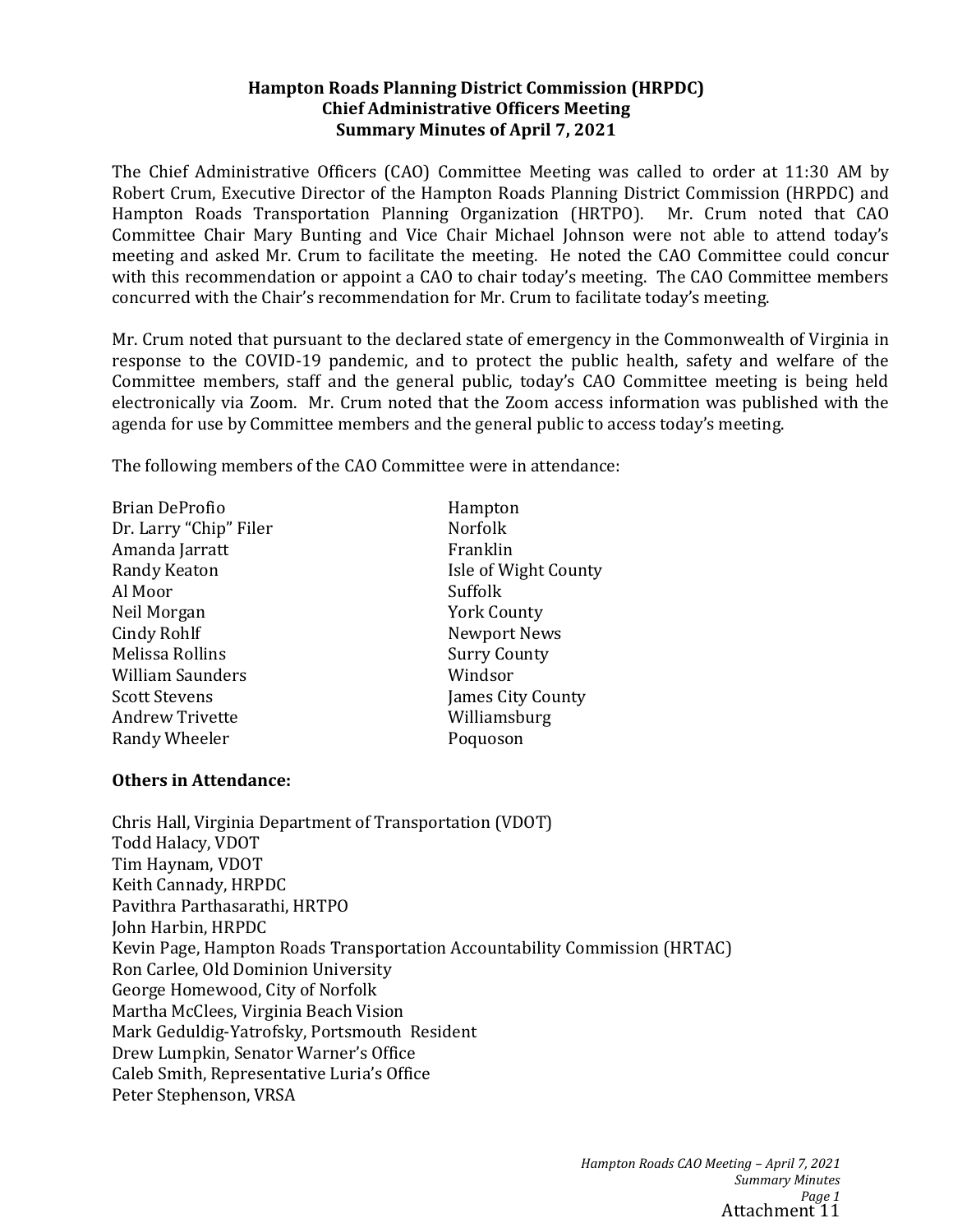## **Approval of Agenda and Meeting Minutes**

Mr. Crum asked if there were any additions or revisions to today's agenda or the Summary Minutes from the March 3, 2021 meeting. Mr. Crum noted that since there were no changes, the roll call vote for approval of the Agenda and Meeting Minutes could occur together and also serve as a roll call for CAO Committee members present for today's meeting.

Ms. Jarratt from Franklin made a motion to approve both the Agenda and Summary Minutes for today's meeting. A second was provided by Mr. Wheeler from Poquoson. Mr. Crum proceeded to call the roll call vote:

| <b>Brian DeProfio</b>   | Hampton              | Yes |
|-------------------------|----------------------|-----|
| Dr. Larry "Chip" Filer  | <b>Norfolk</b>       | Yes |
| Amanda Jarratt          | Franklin             | Yes |
| Randy Keaton            | Isle of Wight County | Yes |
| Al Moor                 | Suffolk              | Yes |
| Neil Morgan             | <b>York County</b>   | Yes |
| Cindy Rohlf             | Newport News         | Yes |
| Melissa Rollins         | <b>Surry County</b>  | Yes |
| <b>William Saunders</b> | Windsor              | Yes |
| <b>Scott Stevens</b>    | James City County    | Yes |
| <b>Andrew Trivette</b>  | Williamsburg         | Yes |
| Randy Wheeler           | Poquoson             | Yes |

The motion passed unanimously

#### **Public Comment Period**

Mr. Crum asked if there were any members of the public who wished to address the CAO Committee. There were no public comments.

#### **Hampton Roads Regional Express Lanes Network Update**

Mr. Crum introduced this item by noting the Hampton Roads Transportation Planning Organization (HRTPO) Board adopted a resolution endorsing the Hampton Roads Regional Express Lanes Network as a consistent High Occupancy Toll (HOT-2) network beginning on I-64 at Jefferson Avenue in Newport News, proceeding along I-64 through Bowers Hill in Chesapeake, and continuing along I-664 to I-64 in the vicinity of the Hampton Coliseum. He introduced Mr. Chris Hall, VDOT Hampton Roads District Engineer, to provide an overview and update to the CAO Committee.

Mr. Hall noted that the Virginia Department of Transportation (VDOT) will administer the projects that comprise the Express Lanes Network and are currently in the design phase for Segments 1, 4A/4B and 4C. Construction for these projects is scheduled to be completed by the end of 2025. Mr. Hall presented a PowerPoint that highlighted the configuration of the Express Lanes through various sections of the network, discussing issues, design considerations and operational elements of the Express Lanes Network through each of these sections. He also shared simulation videos illustrating how the Express Lanes Network would function.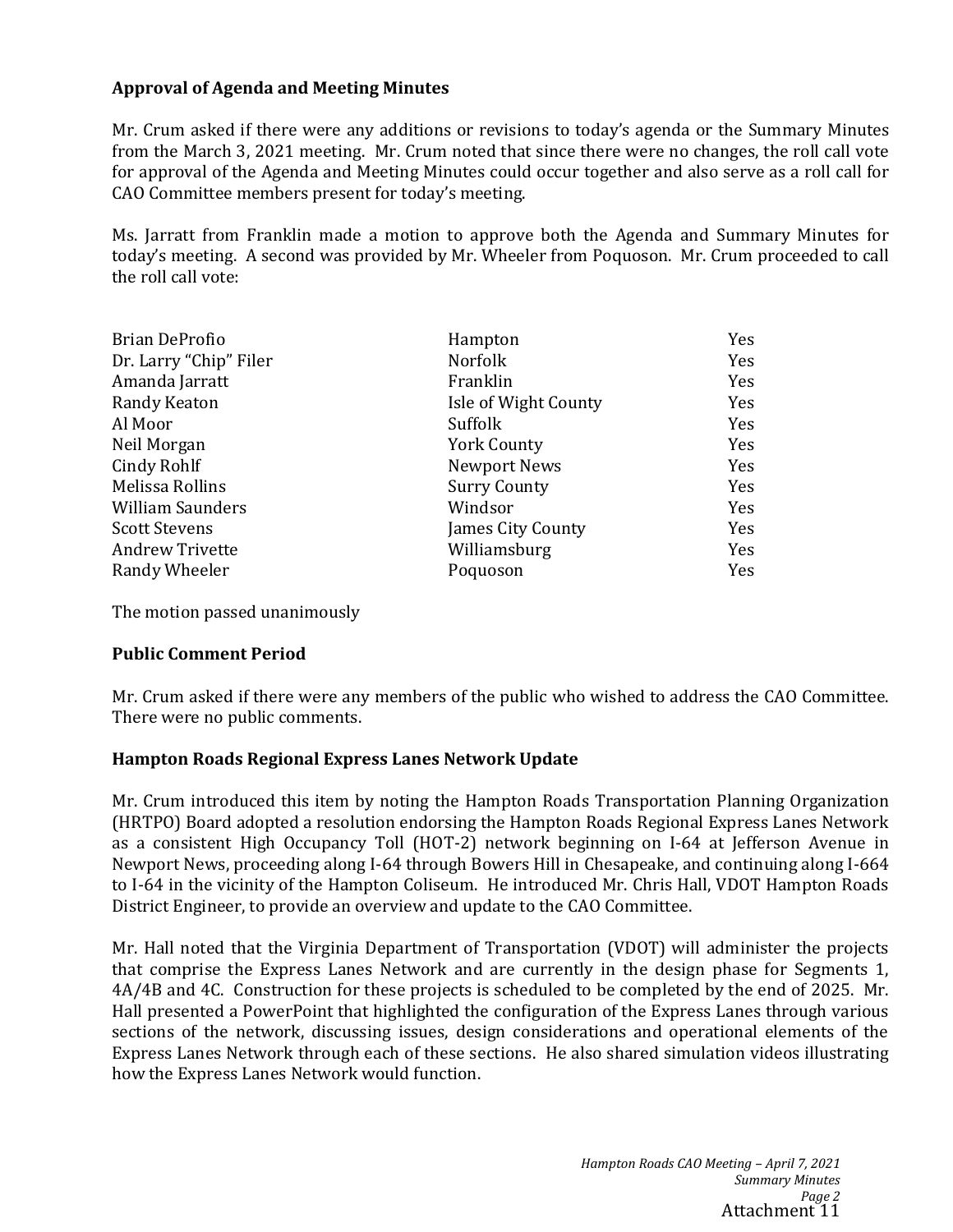Mr. Hall noted VDOT staff is available to attend local government meetings to provide a similar presentation to elected officials and respond to questions. The CAO Committee thanked Mr. Hall for his overview and presentation.

## **Regional Planning Directors Committee**

Mr. Crum introduced George Homewood, Norfolk Planning Director and Chair of the HRPDC Regional Planning Directors Committee. Mr. Homewood thanked the CAO Committee for the opportunity to brief the Committee on the Planning Directors Committee, which is coordinated by the HRPDC and staffed by John Harbin and Greg Grootendorst of the HRPDC. Mr. Homewood noted that all planning departments are different in terms of their responsibilities, priorities and organization. However, they find it very helpful to convene to share information and best practices.

Mr. Homewood discussed the proposed amendments to the State Building Codes as well as the proposed Chesapeake Bay Program amendments. He also reviewed potential opportunities for collaboration among the region's planning departments.

Mr. Wheeler thanked Mr. Homewood for his briefing.

## **Federal Infrastructure Package**

Mr. Crum noted he has been working with other regional organizations to monitor efforts at the federal level to develop an Infrastructure Funding Package. He noted that regional plans, legislative agendas and studies approved by both the HRPDC and HRTPO have been used to identify potential infrastructure projects in the Hampton Roads region. For instance, the HRTPO Board recently approved the new list of regional priority projects that are identified in its Long-Range Transportation Plan Update. The I-64 widening between the Hampton Roads region and Richmond has been identified as a regional legislative priority by the HRPDC and HRTPO over the past five years. He noted there is significant regional support for the extension of the Virginia Capital Trail through Hampton Roads. Additionally, the HRPDC has endorsed a regional fiber network that would interconnect the region's localities with the ultrafast subsea cables that have come ashore in Virginia Beach. He noted all of the projects that have regional support have been used to demonstrate the infrastructure funding needs of Hampton Roads.

Mr. Crum noted the fact that our region has collaborated on these efforts and has identified infrastructure needs as a region places us ahead of other metropolitan regions that have not demonstrated this level of collaboration. He further noted that he has joined representatives of the Hampton Roads Alliance and Reinvent Hampton Roads in meetings with our federal representatives to present this list of regional infrastructure needs and request their assistance to advocate on behalf of Hampton Roads for funding to advance these critical projects. He indicated that Hampton Roads has invested over \$5 Billion of its local/regional money to advance one of the largest interstate highway construction programs in the country with no federal financial assistance. He is hopeful that the proposed federal infrastructure package will help the region meet its critical infrastructure needs.

#### **Other Business**

Mr. Crum reminded CAO Committee members that if they have any topics they would like to discuss at future CAO meetings, to please let Ms. Bunting or him know.